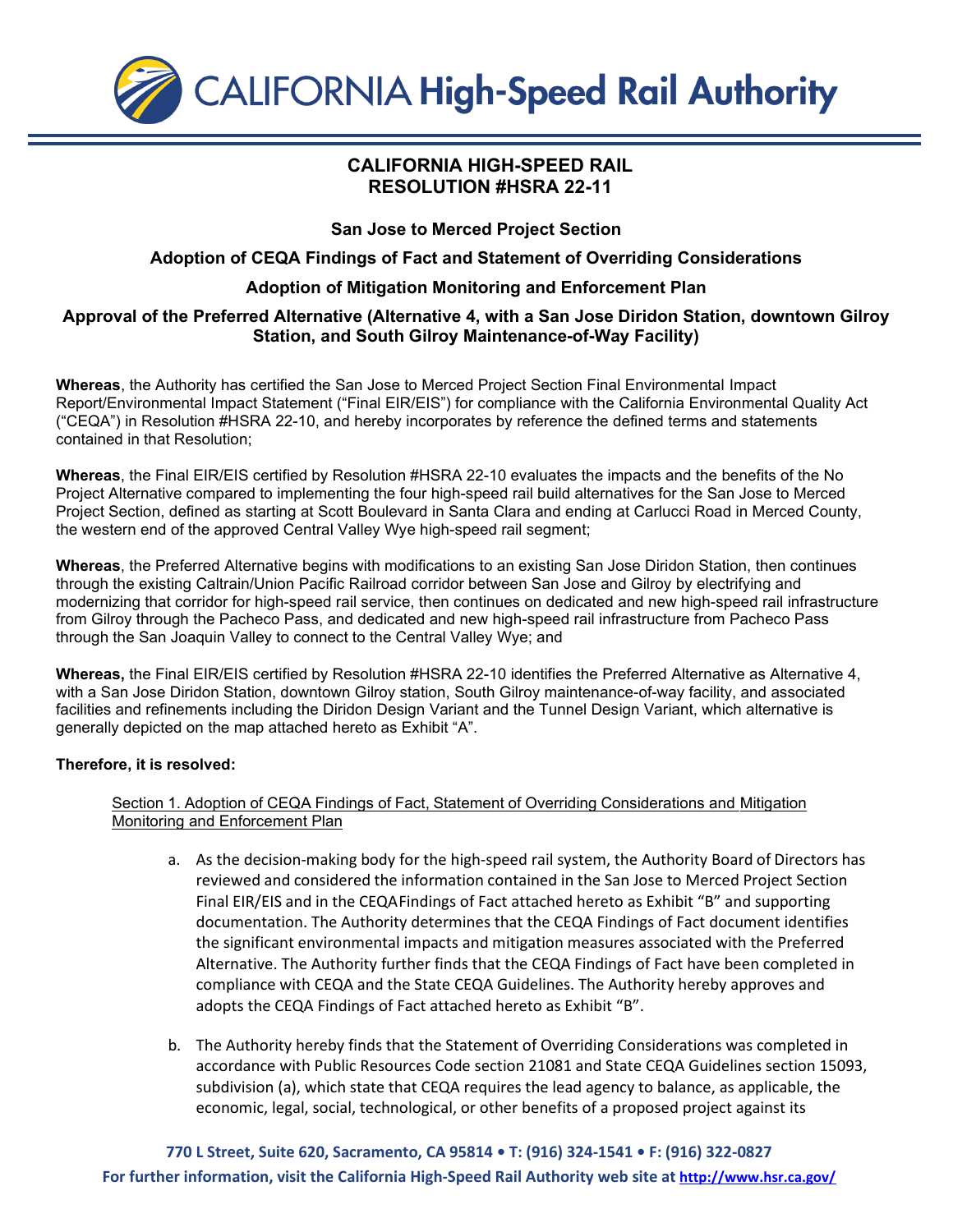unavoidable environmental impacts when determining whether to approve the project. The Statement of Overriding Considerations is included in the Findings of Fact attached hereto as Exhibit "B" and sets forth significant environmental effects that are found to be unavoidable, but are acceptable due to the overriding considerations associated with, and benefits expected to result from, implementing the San Jose to Merced Project Section Preferred Alternative. The Authority hereby approves and adopts the Statement of Overriding Considerations included in the Findings of Fact attached hereto as Exhibit "B".

c. Pursuant to Public Resources Code section 21081.6 and State CEQA Guidelines section 15091, subdivision (d), the Authority hereby adopts the Mitigation Monitoring and Enforcement Plan (MMEP) attached hereto as Exhibit "C", which describes the mitigation measures the Authority will implement, or will require to be implemented, as part of the Preferred Alternative.

Section 2. Approval of the Preferred Alternative (Alternative 4, with a San Jose Diridon Station, downtown Gilroy station, South Gilroy maintenance-of-way facility, and associated facilities and refinements).

> Based on and in consideration of all of the foregoing, the Authority hereby approves all HSR facilities and refinements described in the Final EIR/EIS associated with the Preferred Alternative, as generally depicted on the map attached hereto as Exhibit "A" and as described in more detail in the Final EIR/EIS, and as conditioned on the mitigation measures described in the Findings of Fact attached hereto as Exhibit "B" and reflected in the MMEP attached hereto as Exhibit "C", and which MMEP shall be a condition of the approved project. The Authority affirms that it is approving a Preferred Alternative which includes Alternative 4 and associated facilities, refinements, and variants as detailed in the Final EIR/EIS.

#### Section 3. Next Steps.

The Authority hereby directs staff as follows:

- a. To promptly file a CEQA Notice of Determination with the State Clearinghouse;
- b. To take any other necessary steps to obtain permits, approvals, and rights that would allow for construction and approval, when funding becomes available, including working with the Peninsula Corridor Joint Powers Board (Caltrain), the Santa Clara Valley Transportation Authority, and Union Pacific Railroad to establish rights to introduce HSR into the existing corridor between San Jose and Gilroy;
- c. To continue outreach to potentially affected communities, and as soon as practicable but not less than annually after funding has been approved for this Project Section, report to the Board on measures taken to avoid or address potential disproportionate effects on environmental justice communities, as these communities are defined in the EIR/EIS, including reporting on development of implementation agreements for environmental justice offsetting mitigation measures, as defined in the NEPA Record of Decision;
- d. To continue to actively engage and coordinate with partners in the project section region with interfacing or adjacent projects or plans such as the Diridon Integrated Station Concept Plan, the Diridon Station Area Plan, the Google Downtown West Development, the VTA expansion of BART service to San Jose, plans for rail service to Monterey County, Caltrain's long-range service vision and business plan, and South Bay Rail Corridor Planning;
- e. To continue to support cities' (such as San Jose, Morgan Hill, and Gilroy) efforts to plan and advance grade separation projects in their communities, and to develop agreements, as appropriate, formalizing these collaborative efforts between the Authority and relevant cities;
- f. To continue to work in partnership with the City of Santa Clara, City of San Jose, City of Morgan